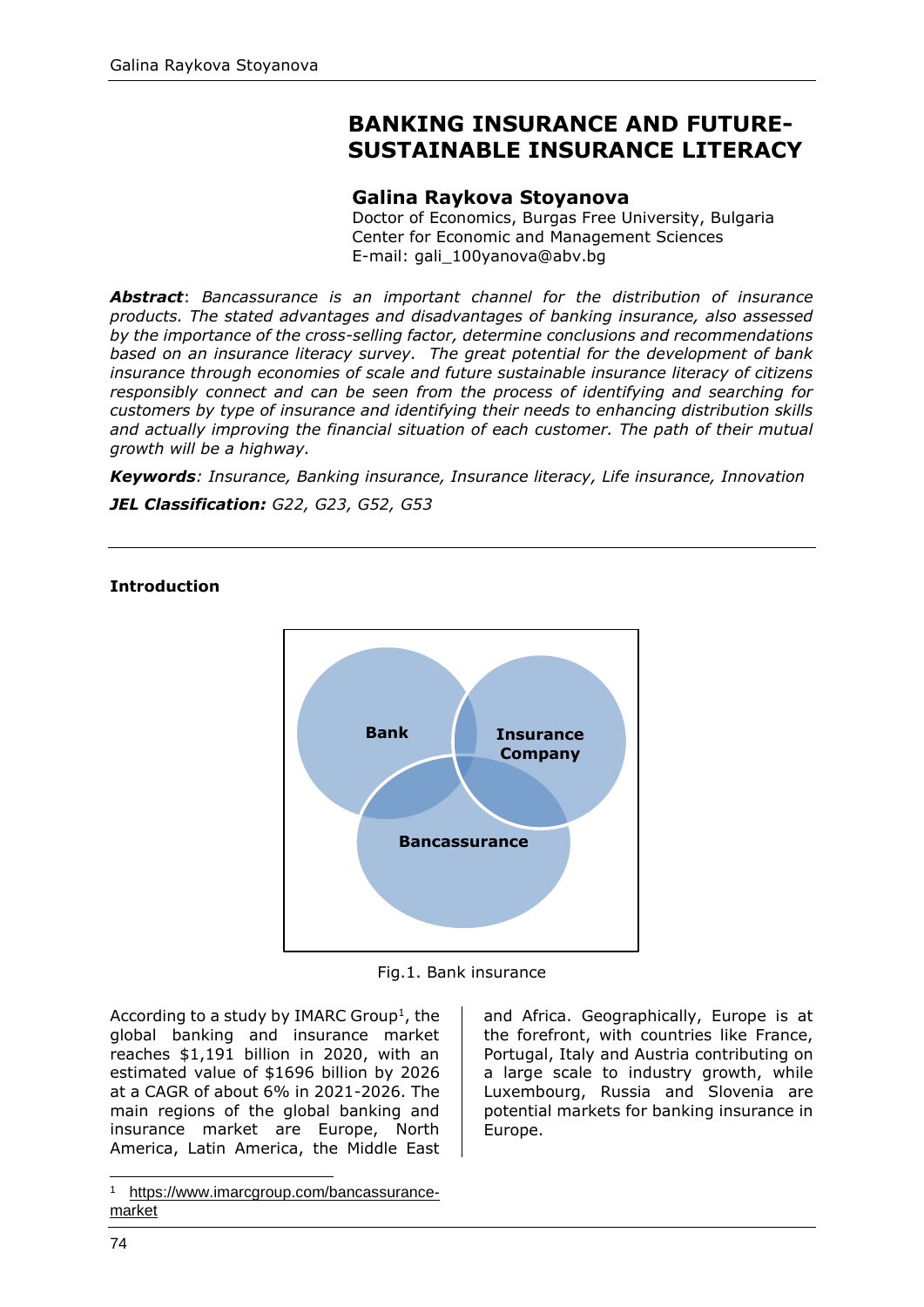In Bulgaria, banking insurance is achieving an ever-increasing scale. Individual banking and investment decisions adopted by bank clients perfected with added life insurance products, as part of the general planning of personal finances and achieving tax breaks, leads to the realization of a human goal in life – regardless of the unforeseen circumstances ensuring the security of the individual and his family for a better financial future. This is one of the main reasons why banks, as an insurance intermediary for insurance companies, actively sell life insurance.

In order to exploit the image of banks and the high trust of customers in them, the practice of the Bancassurance partnership can provide numerous examples by type of insurance. Here are some of them:

- ZK Bulgaria Insurance is a partner in the development of the first exclusive cobranded international debit contactless card of Invest bank AD: Debit Mastercard Paypass with health insurance included Health Care Plus for cardholders<sup>2</sup>;

- Bulstrad Vienna Insurance Group JSC has created a new company NOVA Ins EAD, which will operate in the field of banking insurance. It was a fact just days after finalizing the transaction on the acquisition of the insurance company UBB-AIG by Bulstrad Vienna Insurance Group<sup>3</sup>;

- Postbank carries out insurance mediation for the conclusion of the insurance in its capacity as an insurance agent, on the basis of an agent contract concluded with the insurer with BNP Paribas Cardiff and Bulstrad Life TIG. The signing of the documents is done through the application of Evrotrust Technologies<sup>4</sup>;

- The Belgian KC Group is the largest banking and insurance group in Bulgaria. The companies, part of KS Group in Bulgaria, are UBB Bulgarian Bank, DZI Non-Life Insurance, DZI Life Insurance, UBB Interlease, UBB Asset Management, UBB Factoring, UBB Insurance Broker, KUS Branch Bulgaria. They offer the full range of financial services, including

[https://www.bulgariainsurance.bg/bg/articles/news/](https://www.bulgariainsurance.bg/bg/articles/news/bi-ibank-card) [bi-ibank-card](https://www.bulgariainsurance.bg/bg/articles/news/bi-ibank-card)

 $\overline{2}$ 

leasing, asset management and factoring. DZI develops and offers a full range of products in the non-life insurance and life insurance categories, as well as products related to covering health risks. DZI today offers dozens of innovative services in the product portfolio and customer service, which it imposes both through a welldeveloped commercial network and through digital solutions available in the company's e-portal;

- BEHIND Allianz Bulgaria offers for clients of UniKredit Bulbank AD property protection insurance, life insurance "Life Invest" related to an investment fund, credit protection insurance and others; Many more examples and good practices can be presented, which proves the significant level in the development of bank insurance on the Bulgarian market.

The author argues that individual financial literacy, and in particular the insurance literacy of citizens, is out of sync and is divergent with the rapid pace of development of banking insurance based on key factors.

The tasks set by the author are two: first, to present advantages and disadvantages of banking insurance and, secondly, to present empirical data from a survey on financial literacy, summarizing her understanding of the problems with conclusions and recommendations.

# **Exposition**

The increasing digitisation in the banking and insurance sectors, the tidal wave of COVID-19 and people's increased fears about life and their health, the restrictive pandemic measures of the early 2020s and the phenomenon of forced individual savings, the deepening persistent inflationary processes, the incomprehensible complete banking consolidation, are part of the good reasons for citizens to step up their interest in life insurance, health insurance, and pension plans, as well as to make improvements to their property insurance by opting for maximum insurance coverage or to

<sup>3</sup> [https://www.investor.bg/novini-i-analizi/339/a/bulstrad](https://www.investor.bg/novini-i-analizi/339/a/bulstrad-syzdava-nova-ins-sled-sdelkata-s-obb-209342/)[syzdava-nova-ins-sled-sdelkata-s-obb-209342/](https://www.investor.bg/novini-i-analizi/339/a/bulstrad-syzdava-nova-ins-sled-sdelkata-s-obb-209342/)

<sup>4</sup> [https://www.investor.bg/biudjet-i-finansi/333/a/poshtenska](https://www.investor.bg/biudjet-i-finansi/333/a/poshtenska-banka-predlaga-izcialo-distancionno-skliuchvane-na-zastrahovki-324145/)[banka-predlaga-izcialo-distancionno-skliuchvane-na](https://www.investor.bg/biudjet-i-finansi/333/a/poshtenska-banka-predlaga-izcialo-distancionno-skliuchvane-na-zastrahovki-324145/)[zastrahovki-324145/](https://www.investor.bg/biudjet-i-finansi/333/a/poshtenska-banka-predlaga-izcialo-distancionno-skliuchvane-na-zastrahovki-324145/)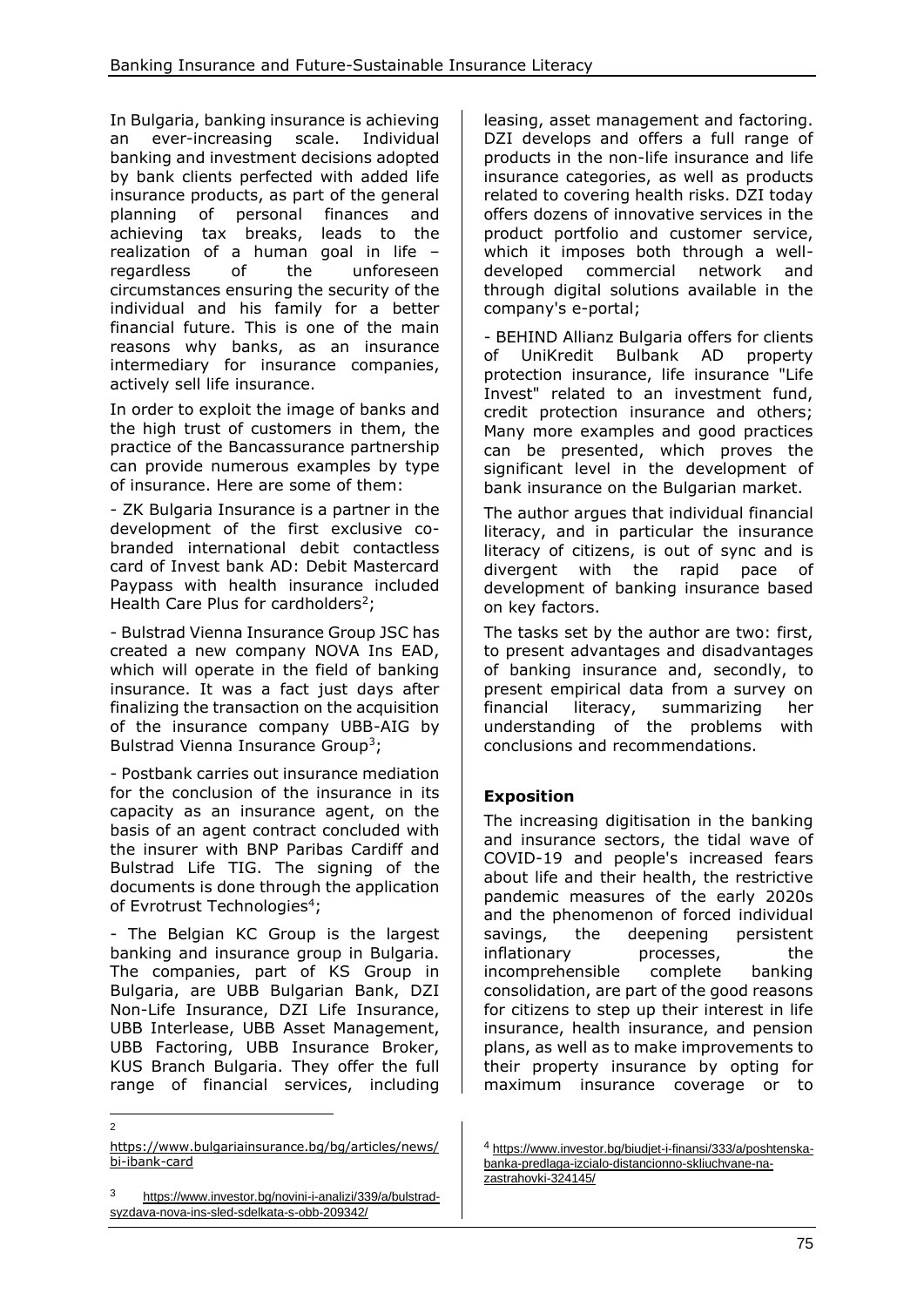address their conscious need for insurance.

Banking insurance is divided into two main shares: life insurance and non-life insurance - non-life insurance, and globally, life insurance has a greater market share. For both insurance sectors, the five factors of success in the sale of insurance rods by the banks that Bergendahl (1995) systematizes are valid: positive customer attitude, well-developed office network, number of sales consultants, skills and knowledge of employees and the degree of synergy expressed by the cross-selling factor (Bergendahl, 1995). The cross-selling ratio / selling ratio / expresses the number of additional insurance services offered to one bank customer, and it varies from country to country, banks and insurance companies. The management of this cross-selling factor provides information on the making of reasonable management decisions. It also answers the main challenges facing banking business models in the last decade: the low interest rate environment, the design of financial regulation and the emergence of digitization (Carletti, Claessens, Fatás, Vives, 2020).

Within an insurance company there is also cross-selling, and it is under the scheme: each insured client, already a customer of the insurance company, with a given type of insurance, to be insured subsequently with insurance of another kind or by upgrading the existing insurance policy with uncoated insurance risks.

Bank insurers need simple, fully automated and comprehensive processes that reduce barriers to sales through digital channels. These processes should also include upgrading capabilities and cross-selling, for example by generating a personal accident quote after a vehicle insurance sale is completed. Similarly, processes should facilitate the creation of product packages as well as modular offers to support decision-making by selfdirected customers.

The advantages and disadvantages of bank insurance can be distinguished in three groups:

● *For the insurance companies:* 

- The insurance company increases its premium revenues by types of insurance, taking advantage of the already-created customer base of the bank;

- The acquisition costs for insurance are falling sharply due to the realization of a trading process on target groups/clients of the bank/, which has already incurred its expense to attract customers and establish their needs in a broad sense;

- It licenses new and develops insurance products that have a close connection with banking activity. For example, insurance of debit and credit cards and belongings;

Batch pricing; Possibilities for data leakage and customer confusion;

- Conflict of interest.

● *For the banks:* 

- The Bank can generate higher revenues from the same clients, for which there is an information database;

- Bank employees - experts - the failure of one office or even just one "expert" to present or offer a particular service, can affect the reputation of the bank and quickly repel the customer from both banking and other offered products and services in the bank;

- Attracting and retaining the good customers of the bank;

- For each cross-sale, the insurance company pays a commission to the bank;

- Bank mobile applications have an impressive vision tailored to current trends;

- The unplanned inclusion of more and more products and services may lead to the non-development and modernization of the main products and services for which the bank was originally established or known.

● *For the clients:* 

- Realization of the client's motivation to trust one expert in many financial issues;

- Opportunities for bonusing or dereceding of complex service services and products;

- The undeniable convenience for all people is the existing digital capabilities that have eliminated the "disarming" of financial institutions, especially in the context of COVID-19;

- Ease in maturity renewals and improved offers;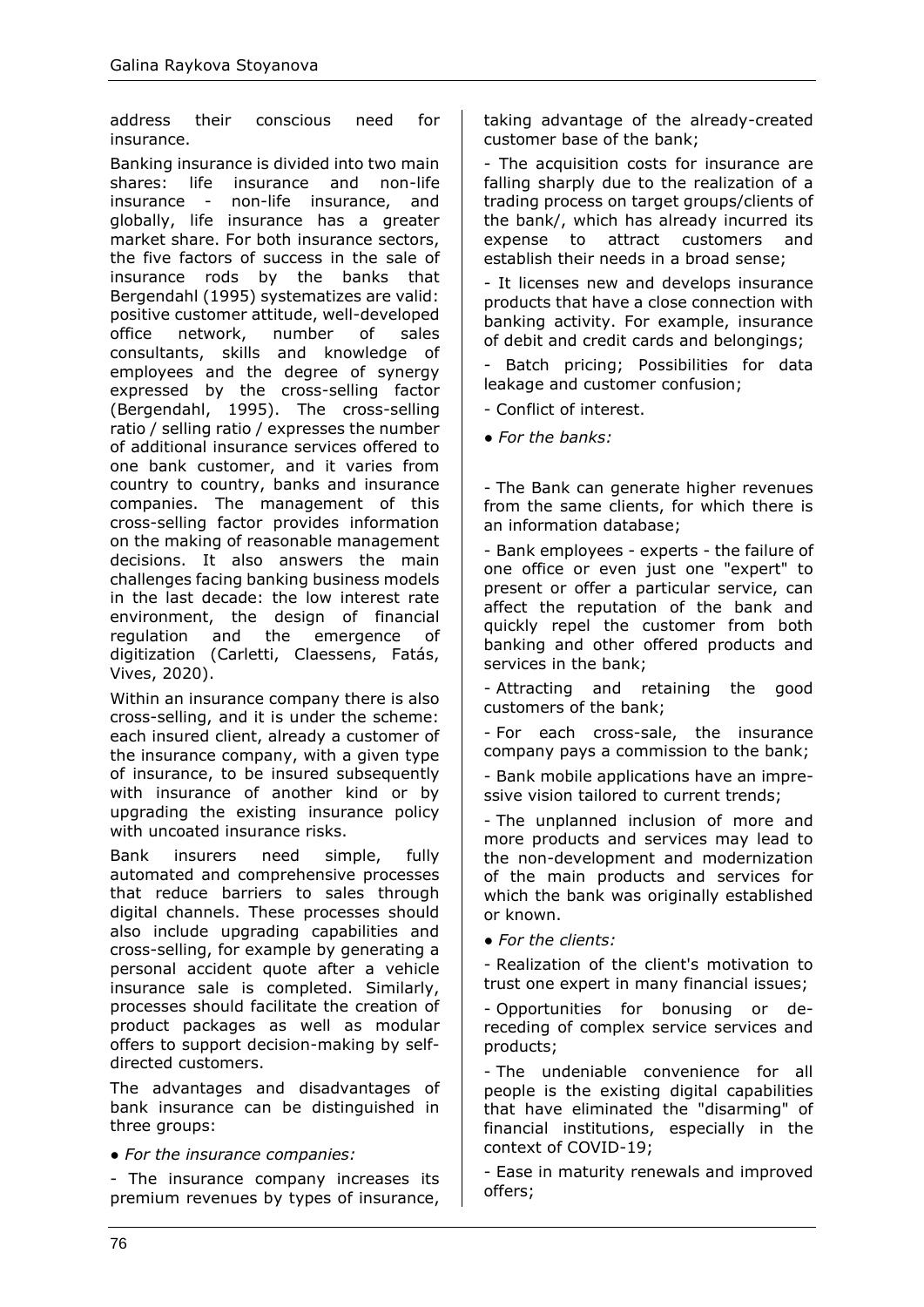## - Time saving;

- At one subsequent moment allows "blind" trust with possible over-reliance as well;

- It lowers the overall marketing awareness of the banking and insurance sectors with the justification "I have a good consultant in the bank".

The conclusion needed is that the potential of bank insurance is about to unfold. The restructuring of the insurance market requires changes in the management of the insurance company as the highest form of innovation and implementation of reengineering in the market policy. (Markova, 2016) In-depth knowledge of insurance can be obtained with thematic trainings, financial literacy tests, materials from the scientific fund on the topic, such as the monograph "Credit Insurance" (Jerusalemov, 2021).

Looking at the facts, we should start from the level of insurance literacy of current and potential clients of banking insurance. The Association of Bulgarian Insurers conducted in 2020 a nationally representative survey "Attitudes towards Insurance and Insurance Literacy<sup>5</sup>". Such a large - scale survey has never been done in Bulgaria before. It covered 1000 people aged 18-65 and was conducted using the method of direct semi-standardized faceto-face interview in the period 29.02. – 06.03.2020. One of the objectives of the survey is to give an objective idea of the level of insurance knowledge of the Bulgarians. The main conclusion is that the results are unsatisfactory. The vast majority, 76% of all, set their level of knowledge of insurance as low at 34% or an average of 42%. Only 7% thought their level was high and 13% said they had no knowledge.

Importantly, 70% of people with tertiary and semi-higher education define their knowledge as secondary or high, while for people with basic education this rate is 14%. People don't know all the possibilities that life-insurance provides, and the mass understanding is securing in adverse events, which is true but incomplete. Of those surveyed, 64% know that insurance is products that are only developed by insurance companies, and the rest of the people think that this is done by insurance brokers. Survey data show a misunderstanding of basic concepts.

One in ten of the surveyed considers that the insurer is obliged to pay compensation for property insurance in the event of an earthquake, regardless of whether the earthquake risk is included in the policy. Of those surveyed, 17% thought that if their car was damaged by hail – motorists' civil liability insurance would cover their damage and 20% could not judge. This is a high proportion of ignorance in an answer to a question that applies to the most massive insurance in the country. It turns out that only 28% have the right answer for the meaning of the term "insurance premium" - with all sorts of options for the wrong answer – 17% think it is the insurer's bonus for good performance at work, 26% do not know at all and cannot judge, 29% think this is the amount they will receive in compensation.

The results translated to banking insurance suggest a difficult synergistic process for all parties – bank, insurance company, customers.

## **CONCLUSIONS**

Banking insurance and insurance literacy go hand in hand. Understanding the products, processes and meaning of consulting must reliably create challenges for everyone insured. Self-training and participation in organized training forms will inevitably increase the level of insurance literacy. Professional trainings for insurance brokers starting work, pursuant to the Insurance Code Article 304 para. 4 and continuing education for experienced insurance brokers pursuant to Article 304 para 2 of the same Code are obligatory.

The combination of fewer customer visits to banks and the impact of COVID-19 and the increased emphasis on credit products reduces the ability to sell bank insurance products that are not relevant to lending. It is therefore essential that banks find smart ways to sell banking insurance digitally. The rise of ecosystems and platforms is a natural result of digitisation. Those who are adaptive and fast with

<sup>5</sup> Association of Bulgarian Insurers , [http://abz.bg](http://abz.bg/) , accessed on 18.12.202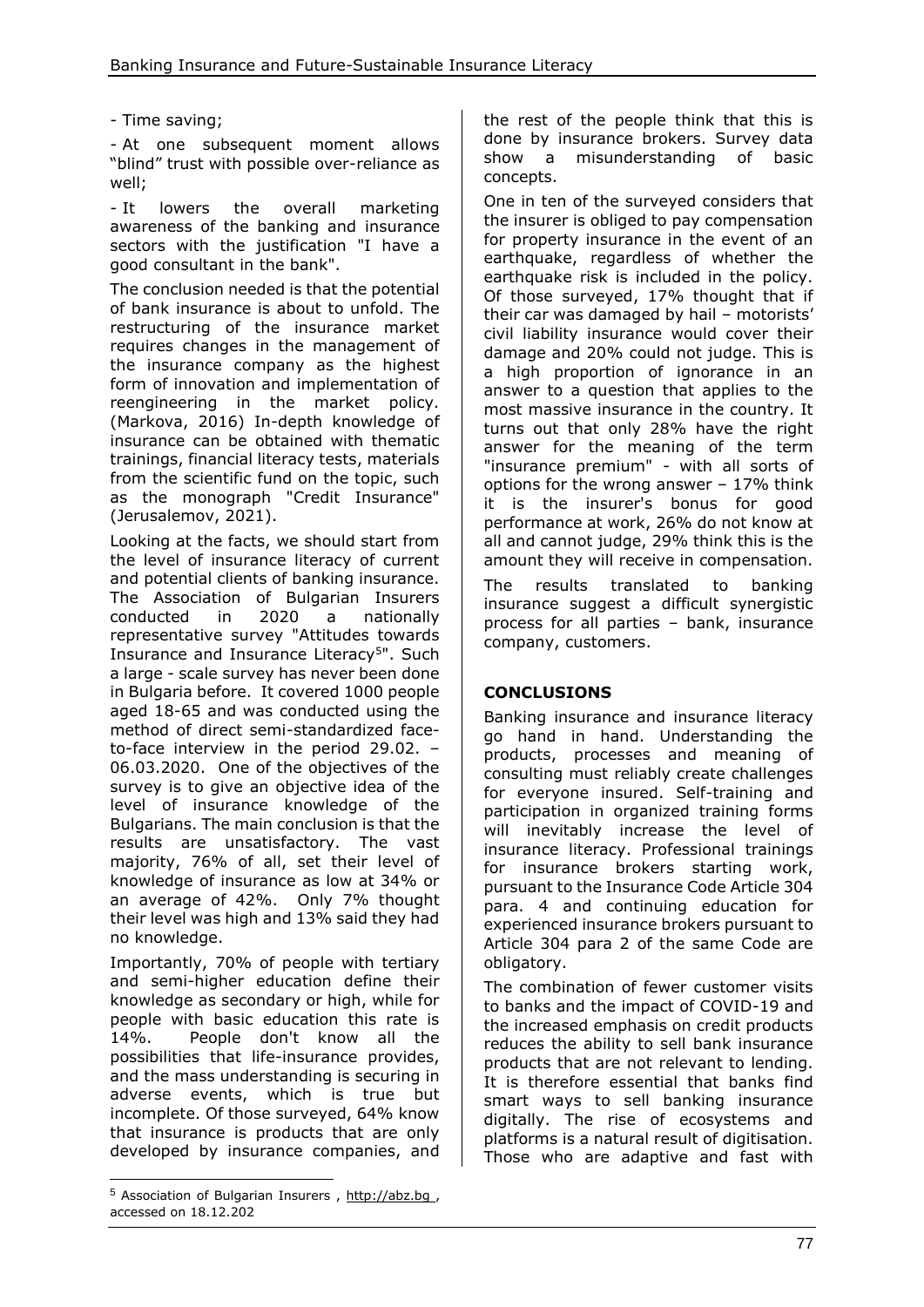strategy will use it to their advantage. Evolution has taught us that it is not the strongest species that survive, but those who are most responsive to change.

Multi-channel personal interactions with customers will repeatedly encourage cross-selling and proactively reach customers who are highly likely to drop out. These amounts of invitations will provoke an increase in personal insurance literacy. Product inno-vations will require, in addition to insurance protection, products to add non-monetary benefits,

administrative assistance for medical visits, accommodation of loved ones if needed, etc. The potential for the development of banking insurance and the future-resistant insurance literacy of citizens will reliably be found not only in the process of customer search by type of insurance, but also in the process of enhancing distribution skills based on unique economic solutions for distributors. The path of mutual growth will be a highway.

#### **Reference**

- **Auer, R., Cornelli, G., Frost, J. (2020).** Covid-19, cash, and the future of payments, BIS Bulletin 3 ,<https://www.bis.org/publ/bisbull03.htm> , accessed on 22.01.2022.
- **Bacani, B., McDaniels, J. & Robins, N. (2015)**. Insurance 2030: Harnessing insurance for sustainable development. Geneva: International Environment House.
- **Bergendahl, G. (1995)**. The profitability of bancassurance for European Banks. International Journal of Bank Marketing №13, pp 17-28, Available at: [https://www.](https://www.deepdyve.com/lp/emerald-publishing/the-profitability-of-bancassurance-for-european-banks-ivrzjl5S0N) [deepdyve.com/lp/emerald-publishing/the-profitability-of-bancassurance-for](https://www.deepdyve.com/lp/emerald-publishing/the-profitability-of-bancassurance-for-european-banks-ivrzjl5S0N)[european-banks-ivrzjl5S0N](https://www.deepdyve.com/lp/emerald-publishing/the-profitability-of-bancassurance-for-european-banks-ivrzjl5S0N) (Accessed on 19.12.2021)
- **Bech, M., Hancock, J., (2020),** Innovations in payments, BIS Quarterly Review, March, [https://www.bis.org/publ/qtrpdf/r\\_qt2003f.htm](https://www.bis.org/publ/qtrpdf/r_qt2003f.htm) (Accessed on 22.01.2022)
- **Carletti, E., Claessens, S., Fatás, A., Vives, X.,(2020)** The Bank Business Model in the Post-Covid-19 Word, Centre for Economic Policy Research, 2020, p. 37, ISBN: 978- 1-912179-34-3 [file:///D:/Downloads/The\\_Future\\_of\\_Banking\\_2.pdf](file:///D:/Downloads/The_Future_of_Banking_2.pdf) (Accessed on 22.01.2022)
- **Holliday, S., Remizova, I., Stewart, F. (2021**). The Insurance Sector's Contribution to the Sustainable Development Goals (SDGs), Developing Insurance Markets, June 2021, [https://openknowledge.worldbank.org/bitstream/handle/10986/36353/The-](https://openknowledge.worldbank.org/bitstream/handle/10986/36353/The-Insurance-Sector-s-Contribution-to-the-Sustainable-Development-Goals-SDGs.pdf?sequence=1&isAllowed=y)[Insurance-Sector-s-Contribution-to-the-Sustainable-Development-Goals-](https://openknowledge.worldbank.org/bitstream/handle/10986/36353/The-Insurance-Sector-s-Contribution-to-the-Sustainable-Development-Goals-SDGs.pdf?sequence=1&isAllowed=y)[SDGs.pdf?sequence=1&isAllowed=y](https://openknowledge.worldbank.org/bitstream/handle/10986/36353/The-Insurance-Sector-s-Contribution-to-the-Sustainable-Development-Goals-SDGs.pdf?sequence=1&isAllowed=y) (Accessed on 22.01.2022)
- **Jerusalemov, R. (2021)**. Credit Building, Tsenov Academic Publishing House, Svishtov, 2021, ISBN978-954-23-1964-1, Available at: [https://dlib.uni-svishtov.bg/bitstream-](https://dlib.uni-svishtov.bg/bitstream/handle/10610/4462/MONOGRAFIA-R.%20ERUSALIMOV.pdf?sequence=5&isAllowed=y) [/handle/10610/4462/MONOGRAFIA-](https://dlib.uni-svishtov.bg/bitstream/handle/10610/4462/MONOGRAFIA-R.%20ERUSALIMOV.pdf?sequence=5&isAllowed=y)[R.%20ERUSALIMOV.pdf?sequence=5&isAllowed=y](https://dlib.uni-svishtov.bg/bitstream/handle/10610/4462/MONOGRAFIA-R.%20ERUSALIMOV.pdf?sequence=5&isAllowed=y) (Accessed on 19.12.2021)
- **Markova, I. (2016)**. Insurance Marketing, Publishing Complex –UNWE, Sofia, 2016, p. 169, ISBN 978-954-644-908-5, Available at: [http://books.unwe.bg/?product=-](http://books.unwe.bg/?product=%D0%B7%D0%B0%D1...D1%82%D0%B8%D0%BD%D0%B3)
- [%D0%B7%D0%B0%D1...D1%82%D0%B8%D0%BD%D0%B3](http://books.unwe.bg/?product=%D0%B7%D0%B0%D1...D1%82%D0%B8%D0%BD%D0%B3) (Accessed on 19.12.2021)
- **Nievesq R., Kotanko B. (2019)**. Bank insurance: Time to move to digital,15.03.2019, Available at: [https://www.mckinsey.com/industries/financial-services/our](https://www.mckinsey.com/industries/financial-services/our-insights/bancassurance-its-time-to-go-digital)[insights/bancassurance-its-time-to-go-digital](https://www.mckinsey.com/industries/financial-services/our-insights/bancassurance-its-time-to-go-digital) (Accessed on 19.12.2021)
- **Van Oordt, M., Zhou, C. (2019).** Systemic risk and bank business models, Journal of Applied Econometrics 34(3): 365–384**.**
- **Vives, X. (2017)**. The impact of Fintech in Banking, European Economy. Banks, Regulation and the Real Sector 2: 97-106.
- **Wyman, O. (2019).** Time to start again: the state of the financial services industry, [www.oliverwyman.com/content/dam/oliver-](http://www.oliverwyman.com/content/dam/oliver-%20wyman/v2/publications/2019/January/The-State-Of-Financial-Services-2019-Time-to-start-again.pdf)